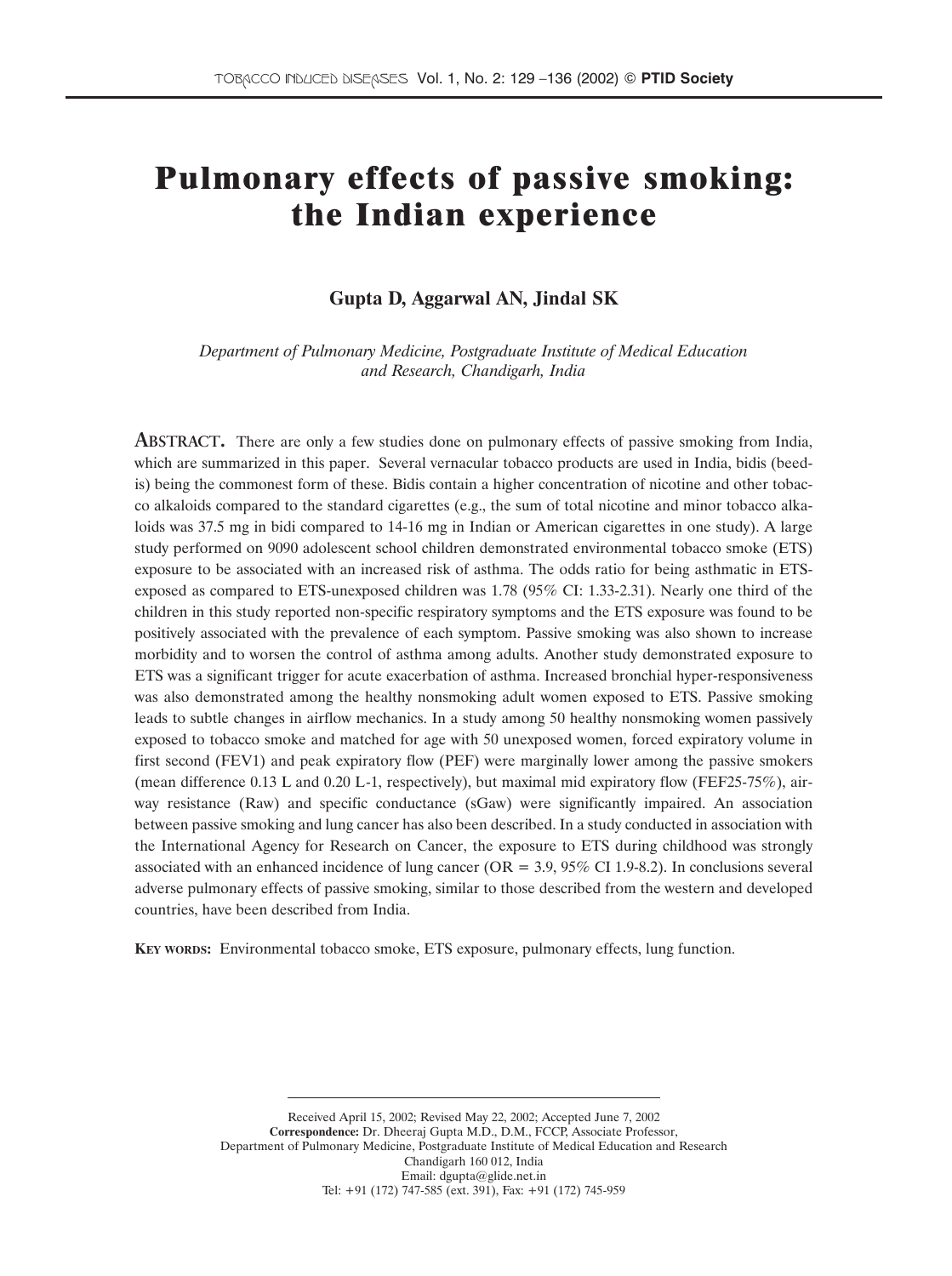#### **INTRODUCTION**

Passive smoking or environmental tobacco smoke (ETS) exposure has been variously described as 'second-hand smoke' or 'involuntary smoking'. In the past, little attention, beyond its nuisance effect, was paid to the health consequences of passive smoking. Exhaustive report on health consequences of involuntary smoking by the United States Surgeon General [1] and reports by the United States Environmental Protection Agency [2] highlighted the increased risks of several diseases similar to those seen among smokers, in persons exposed to ETS at home or at work place. Several hundred studies were quoted in these reports, which cited various pulmonary and extra-pulmonary health effects of passive smoking. But most of these studies were reported from the Western and developed countries. There are very few reports on the health effects of passive smoking from the developing and the underdeveloped countries.

Smoking is on the rise in developing countries although there are differences in tobacco products, quality of tobacco used and the smoking practices [3]. Environmental conditions such as the overcrowding and the poor ventilation at homes and work places may make the health effects of ETS more pronounced. There are a few studies on pulmonary effects of passive smoking from India. In this paper, we review the published information available from India on pulmonary effects of passive smoking.

# **COMPOSITION OF ETS**

Tobacco smoke contains over 4000 chemicals in the forms of particles and gases [2]. ETS is a combination of sidestream (SS) smoke emitted from the burning end of a cigarette and the remainder of mainstream (MS) smoke exhaled by a smoker. The sidestream smoke constitutes about 85% of the smoke present in the room where active smokers smoke, and contains many potentially toxic components, some of which may occur in even higher concentrations than in the mainstream smoke [4]. The particulate phase consists of tar (itself composed of many chemicals), nicotine, benzo(*a*)pyrene, and hundreds of other noxious compounds. A few examples of gases in tobacco smoke are carbon monoxide, benzene, ammonia, dimethylnitrosamine, formaldehyde, hydrogen cyanide and acrolein. Some of these constituents have marked irritant properties and there are found to be about 60 known or suspected human carcinogens present in tobacco smoke. The environmental tobacco smoke has been classified as class A (known for human) carcinogen along with asbestos, arsenic, benzene and radon gas [5].

The most popular Indian smoking product is "bidi" (also spelled as beedi). Bidis are made of crude sun-dried tobacco wrapped in a dried Tendu (Dyospyros melanoxylon) leaf. Another smoking product used in different parts of India is "chillum" or "hooka", which resembles a pipe made of clay. Tobacco is burnt along with molasses and coal, and smoked either directly or through a long pipe with smoke passing through a water container. The amount of nicotine and tobacco alkaloids present in the mainstream smoke (MS) of these vernacular tobacco products is likely to be different from those present in the MS of standard cigarettes because of the differences in their design (e.g. water acts as a filter in hooka and no filter exists in most bidis). The sidestream (SS) smoke released from such products is also likely to be different from the SS of standard cigarettes due to differences in tobacco processing, burning rate and temperature, and the use of additives for burning tobacco. In a study from Mumbai, the bidi, an Indian cigarette and a brand of American cigarette were analyzed by gas chromatography-flame ionization detection for the levels of nicotine and minor tobacco alkaloids in the MS and SS smoke [6]. The analysis demonstrated higher total nicotine and minor tobacco alkaloids in tobacco from bidi (37.7 mg/g) compared to Indian or American cigarettes (14-16 mg/g). This study also demonstrated higher delivery of nicotine and alkaloids by bidi as evidenced by higher concentration of nicotine in the MS smoke (MS/SS) compared to that released by a regular cigarette. In another study from Mumbai, air samples from different indoor environments were analyzed for the levels of various volatile organic compounds. A very high level of benzene was detected in a smoker's room and in a kitchen using kerosene as fuel [7].

#### **QUANTIFYING PASSIVE SMOKING**

One of the very difficult tasks in most studies on passive smoking is to quantify an ETS exposure. Most epidemiological studies of ETS depend largely on the validity of self-reported exposure. In a large multi-country collaborative study, which included Chandigarh as one of the collaborating centers, the self-reported ETS exposure among nonsmoking women married to smokers at home or at work was evaluated. This study was conducted in 13 centers across 10 countries and included 1,369 nonsmoking married women. Urinary cotinine levels were measured and correlated with the history of ETS exposure. It was demonstrated that nonsmoking women could provide appropriate estimates of their exposure, which well correlated with their biochemically measured exposure levels. The results of a linear regression analysis indicated that the duration of exposure and the number of cigarettes to which the subjects reported to be exposed were strongly correlated with the levels of urinary cotinine excretion. The number of ciga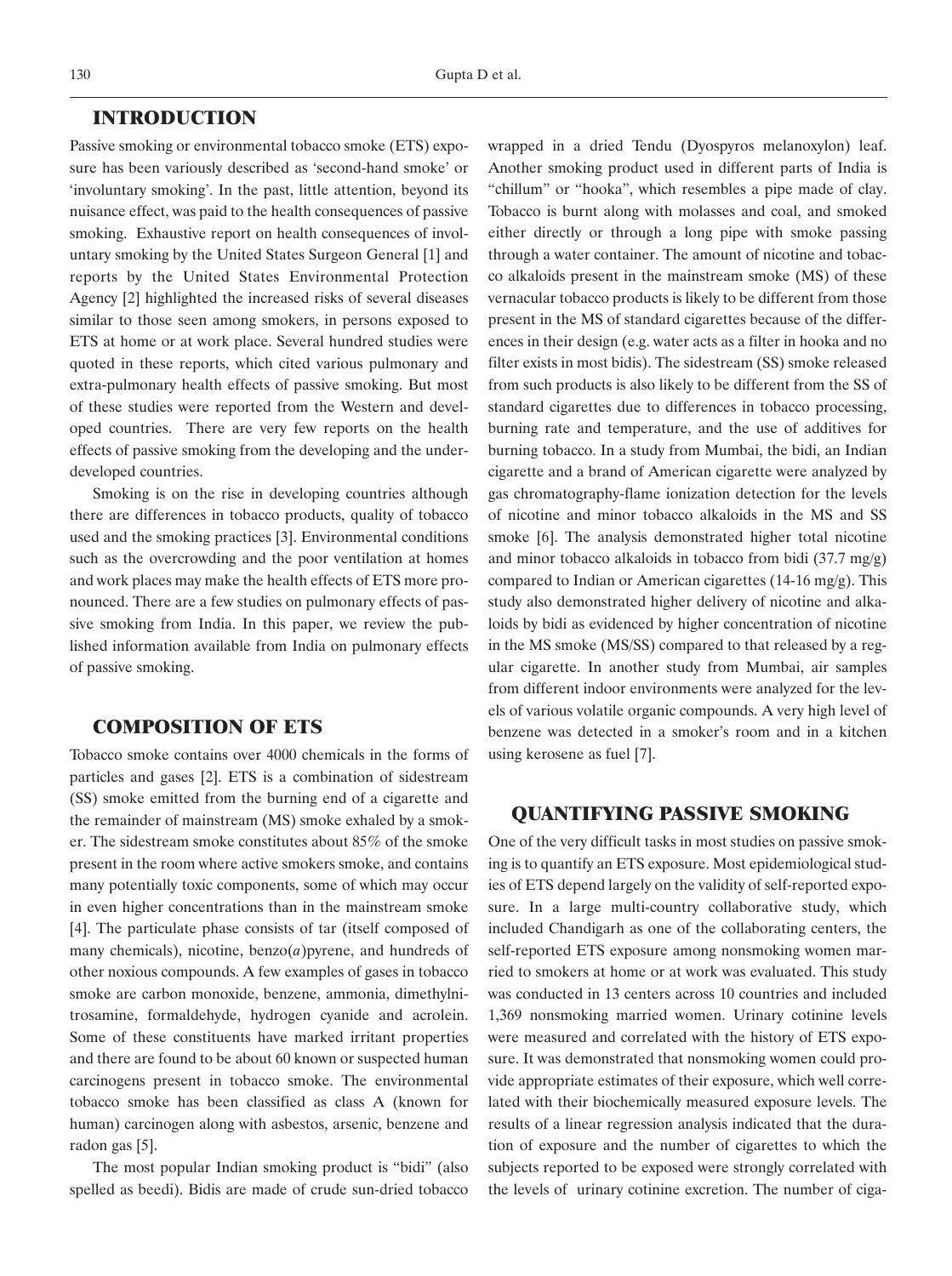rettes was the best measure of exposure to husbands' smoking, while exposure at workplace was more strongly related to the duration of exposure [8]. It was also shown that the potential bias due to smoker misclassification was very unlikely to be responsible for the increased health risks observed in the epidemiological studies on ETS [9].

# **PASSIVE SMOKING AND LUNG FUNCTIONS**

There is a biological plausibility that passive smoking can affect the pulmonary functions similar to the effects of active smoking. There are only a few cross-sectional and longitudinal studies that have shown ETS exposure as an important risk factor for obstructive lung disease with a significant dose response relationship [10,11]. Controlled acute exposure to ETS also results in some decrements in lung volumes and flows [12].

In a study from Chandigarh on 200 school children, the effects of passive smoking and domestic cooking fuels on lung function were evaluated. It was observed that spirometric indices were lower in children exposed to biomass fuels vis-avis liquid petroleum gas at home. All the indices studied such as vital capacity (VC), forced expiratory volume in first second  $(FEV<sub>1</sub>), FEV<sub>1</sub>/VC$  ratio, peak expiratory flow (PEF) and maximal mid expiratory flow (FEF<sub>25-75%</sub>) were also lower among passive smokers, though statistically significant difference was observed only in mid expiratory flows among children exposed to mixed fuels [13].

Recently, we have also studied airflow mechanics in asymptomatic healthy women to evaluate the effects of longterm exposure to ETS (unpublished data). Lung functions [including VC,  $FEV_1$ ,  $FEV_1/VC$  ratio, PEF,  $FEF_{25-75\%}$ , airway resistance  $(R_{aw})$  and specific conductance  $(SG_{aw})$ ] were compared among 50 healthy nonsmoking women exposed to passive smoking (Group I) and age matched 50 women not similarly exposed (Group II). Conditional and logistic linear regression analyses were performed to assess contribution of household ETS-exposure to decreased lung function after adjusting for potential confounders. The results have demonstrated that although  $FEV<sub>1</sub>$  and  $PEF$  of passive smokers were only marginally lower than the controls (mean difference 0.13 L and 0.20 L<sup>-1</sup> respectively), their FEF<sub>25-75%</sub>,  $R_{aw}$  and  $sG_{aw}$  were significantly impaired. Ten (20%) women exposed to ETS and five (10%) unexposed had abnormal  $R_{aw}$  (adjusted odds ratio 6.72, 95% confidence interval 1.15-39.42), while eight (16.0%) women in group I and only 1 (2%) in group II had abnormal  $sG_{aw}$  (adjusted odds ratio 21.08,  $95\%$  CI = 1.30-341.05).

Bronchial hyper responsiveness (BHR) is an important determinant of decline in lung function in normal subjects and

those with chronic bronchitis [14]. Parental smoking has shown to be associated with BHR in children [15]. We have studied BHR, as measured by methacholine broncho-provocation test, in three groups of nonsmoking housewives with or without history of exposure to ETS or biomass fuel combustion [16]. The first group comprised of 60 controls, all being nonsmokers with no history of chronic exposure to environmental tobacco smoke (ETS) or biomass fuels. Three of these women showed a 20 per cent  $FEV<sub>1</sub>$  fall with a cumulative methacholine dose of 72.5 mg or less. Of 60 women in group II (ETSexposed) and 52 in group III (biomass fuel exposed), 26 (43.3%) and 10 (19.2%) showed bronchial BHR, respectively. The odds ratios for BHR in groups II and III were 14.53 and 4.52, respectively, compared to controls. The number of hyperresponders was significantly more and the mean  $PD_{20}$  was less among the exposed than among the unexposed group. The occurrence of BHR was more evident among the ETS-exposed group ( $P < 0.05$ ) than among the biomass-combustion group. There were more hyper-responders among group II and those who had an overall higher cumulative exposure as measured by an exposure index of 50 or more [exposure index (EI) is equal to an average daily number of cigarettes or bidis to which exposure is reported, multiplied by the number of years during which such an exposure occurred], compared to those with EI of less than 50. An ETS-exposure may thus either unmask the inherent BHR or sensitize hitherto non-reactive airways.

Passive smoking can cause subtle changes in lung function. Several earlier studies have also shown similar findings. The magnitude of reported changes, however, has been small both in cross-sectional and longitudinal studies. Some investigators have reported a significant decrease in  $FEV<sub>1</sub>$  [17,18], while some others have documented non-significant lower values [19,20]. A significant decrement in the mid-expiratory flow rates observed in our studies on both children and adult women, points towards narrowing of the small airways in a fashion similar to the known observations among active smokers [21]. However, larger longitudinal trials are needed to evaluate progression of this impairment with continued exposure to ETS.

#### **PASSIVE SMOKING AND ASTHMA**

The noxious effects of passive smoking on asthma are frequently described and debated. Passive smoking has been linked to the causation, increased morbidity and acute exacerbation of asthma [22].

The role of ETS in causing asthma has now been worldwide accepted. The International Consultation on Environmental Tobacco Smoke (ETS) and Child Health held in Geneva, Switzerland, concluded that ETS exposure causes a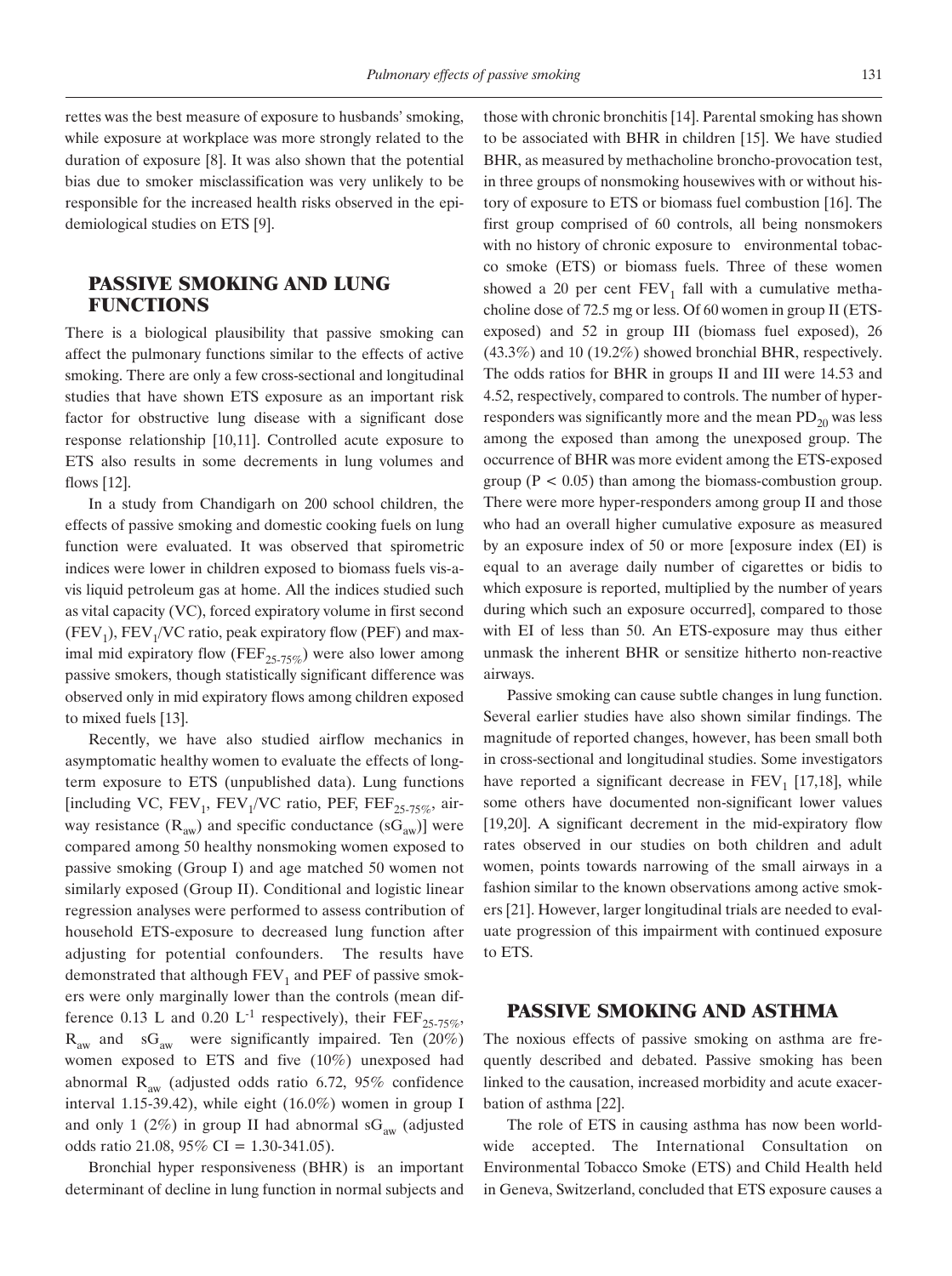wide variety of adverse health effects in children, including lower respiratory tract infections such as pneumonia and bronchitis, coughing and wheezing, initiation and worsening of asthma, and middle ear disease [23]. Cross sectional studies have consistently revealed a detrimental effect of parental smoking, especially maternal, on lung function and/or severity of asthma in children [24]. There are increases in both prevalence and severity of asthma in children exposed to ETS from parental smoking. We have conducted a large community based survey for prevalence of asthma among adolescent school children in Chandigarh [25]. Using a previously standardized questionnaire [26], data from 9090 students in the 9 to 20 year age range were analyzed. There were 4367 (48%) boys, among whom the observed prevalence of asthma was 2.6%. Among 4723 (52%) girls, asthma was present in 90 (1.9%) students. A greater number of asthmatic students had either smoking parents or other family members who smoked at home as compared to non-asthmatics (41% vs. 28%,  $p \lt$ 0.0001). The odds ratio for being asthmatic for patients exposed to ETS compared to unexposed patients was 1.78 (95% confidence interval 1.33-2.31). Another study from the neighbouring state of Haryana, involved 2000 school children in rural settings using the International Study of Asthma and Allergy in Children (ISAAC) questionnaire [27]. Among these, forty children were found to be asthmatic. Each asthmatic child was matched with two healthy kids of the same age and sex from the same study population. An in-depth interview on possible risk factors was done for each case and its controls. The results of the multivariable analyses have shown that passive smoking was an important risk factor associated with asthma (OR 3.33,  $95\%$  CI = 1.85-7.65), besides the other factors such as having pets at home and the absence of windows in living rooms [28]. However, a smaller hospital based study in children from Delhi, failed to show any significant risk of developing asthma with passive smoking [29]. Conceptually, children, whose respiratory and immune systems are in the developing state, are more vulnerable than adults to ETS exposure [30]. Children also spend more time at home and get exposed to smoking from parents. In a meta-analysis, the pooled odd's ratio for asthma prevalence from 14 case control studies was 1.37 (95% CI 1.15-1.64) [31]. The International Consultation report referring to this latter has also concluded that both asthma and respiratory symptoms (wheeze, cough, breathlessness and phlegm) are indeed increased among children whose parents smoke; the results of over 60 studies on school-aged children have shown that the pooled relative risks for either parent smoking range from 1.2 to 1.4 [23].

ETS has adverse effects on asthmatic adults too. Various observational studies have reported worsening or precipitation of respiratory and nasal symptoms, cough and wheeze on exposure to ETS in allergic individuals [32]. One of the earliest studies documenting adverse effects of passive smoking on asthma in adults was conducted at our center [33]. The study was undertaken to compare the indices of morbidity and control of asthma in 100 adult patients exposed to ETS (group 2), with 100 asthmatics not exposed (group 1). Exposure was established from the history of smoking by the patient's spouse and other close contacts. Indices of asthma control and morbidity included the emergency department (ED) visits, hospitalization, acute episodes, requirement of parenteral drugs at home, corticosteroids, and maintenance bronchodilators in the preceding 1-year period. An index per patient was also calculated. Lung function was recorded by the measurement of forced expiratory flows on the same day of the follow-up visit. The mean age and disease duration were comparable, but the expiratory flows were lower in the patients exposed to ETS. More patients in this group had required daily bronchodilators (66 percent) and intermittent corticosteroids (56 percent) than patients from the other group. The number of ED visits, acute episodes, and parenteral bronchodilators per patient were significantly more  $(p < 0.01)$  in group 2 patients. Similarly, the number of weeks of absence from work and of corticosteroids requirement were more  $(p < 0.01)$  among the ETS-exposed patients (Table 1). Subsequently, we had studied the role of ETS exposure in causing acute exacerbations of asthma [34]. One hundred patients of asthma seen in the emergency room with an acute attack of less than 24 hour duration were interviewed for exposure to known asthma triggers including ETS in the preceding 24 hours and were compared with 100 stable patients of asthma. Sixty-seven patients with acute exacerbation could point to a possible triggering factor. There was a significantly higher prevalence of exposure to ETS in patients with acute exacerbations compared to stable asthmatics (41% vs.  $20\%$ ; p<0.01). ETS was the only significant identifiable trigger for acute asthma in 33 ETS-exposed patients.

Bronchial hyper-responsiveness is central to pathophysiology of asthma. We have also studied the effect of chronic ETS exposure on bronchial responsiveness by measuring BHR in stable, nonsmoking asthmatic women and compared the  $PD_{20}$ in ETS exposed and unexposed patients [35]. Histamine broncho provocation test was performed on 50 patients with stable asthma, of whom 23 (46%) were exposed to ETS (mean exposure 1.22  $\pm$  0.61 hours/day for 13.07  $\pm$  6.1 years). The PD<sub>20</sub> was significantly lower in the ETS-exposed than in unexposed group (mean  $5.66 \pm 9.62$  vs.  $11.8 \pm 13.06$  units, median 1.7 vs. 6.1 units). The morbidity indices in the ETS group were also worse than in the control group. It is, therefore, likely that continued and chronic ETS exposure, especially when heavy, worsens asthma control by exacerbation of BHR. The adverse effects of ETS on asthma are corroborated by several inhalation challenge studies [36,37].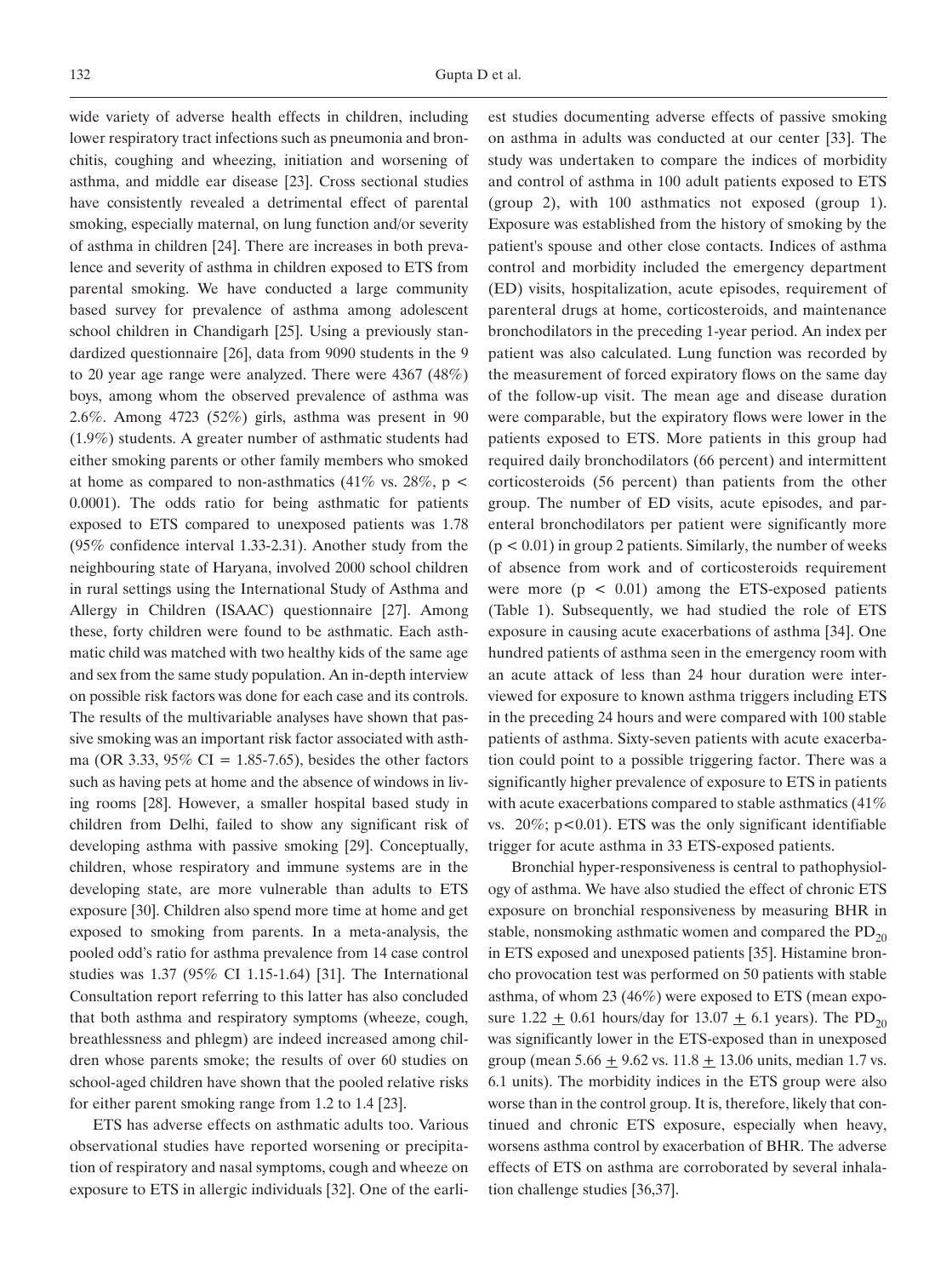| Group 1<br>$(n = 100)$ | Group 2<br>$(n = 100)$ |
|------------------------|------------------------|
| 0.6                    | $0.82*$                |
| 0.33                   | 0.34                   |
| 0.6                    | $1.32*$                |
| 6.0                    | $8.6*$                 |
| 3.0                    | $3.6*$                 |
| 8.6                    | $11.3*$                |
| 36.3                   | 38.3                   |
|                        |                        |

**Table 1.** Indices of asthma control (per patient in the preceding 1 year) in ETS exposed and unexposed asthmatic patients

 $*$  p < 0.01; Group 1 = Not exposed to ETS; Group 2= Exposed to ETS (Reproduced with permission from reference 33).

# **PASSIVE SMOKING AND RESPIRATORY SYMPTOMS IN CHILDREN**

Passive smoking increases the risk of lower respiratory tract infections such as bronchitis, pneumonia and bronchiolitis in children. The International Consultation report [23] concluded that parental smoking is an important cause of lower respiratory tract illnesses (e.g. croup, bronchitis, bronchiolitis, and pneumonia) during the first years of life. Of over 40 studies, all but one, have reported an increased risk among children whose parents smoke. Pooling the studies' results, children whose mothers smoke are estimated to have a 1.7-fold (95% CI = 1.6-1.9) higher risk of these illnesses than children of nonsmoking mothers. Paternal smoking alone causes a 1.3-fold (95%  $CI = 1.2{\text -}1.4$ ) increase in risk. This result shows a strong evidence for a causal role of ETS exposure, since it is uncomplicated by maternal smoking during pregnancy. Similar effects were also seen for both wheezing and non-wheezing illnesses, and across studies done in communities and hospitals. In an asthma prevalence study we mentioned before [25], 31% of students reported the presence of one or more respiratory symptoms. ETS was also positively associated with prevalence of all respiratory symptoms, with odds ratios varying between 1.6 and 2.25 (Table 2). Similarly, a study was carried out to find out the prevalence and common causes of chronic/recurrent cough among rural children in Ludhiana (Punjab), India [38]. The prevalence of cough was 1.06% among a study sample of 2275 children. Asthma was the commonest cause of this cough (66.7%) followed by post-nasal drip (25%). Significantly, the family history of smoking was present in 16.7% of children with cough compared to 6.4% of children without cough.

Table 2. Prevalence of respiratory symptoms and asthma with reference to ETS exposure at home

|                                          | Exposed<br>$(n = 2574)$ | Unexposed<br>$(n = 6516)$ | Crude O.R.<br>$(95\% \text{ C.I.})$ * | Age and sex adjusted O.R.<br>$(95\% \text{ C.I.})$ * |
|------------------------------------------|-------------------------|---------------------------|---------------------------------------|------------------------------------------------------|
| Asthma (questionnaire diagnosis)         | 84 (3.3%)               | $121(1.9\%)$              | 1.783 (1.345-2.364)                   | 1.780 (1.340-2.364)                                  |
| Symptoms                                 |                         |                           |                                       |                                                      |
| Wheeze                                   | 226 (8.8%)              | 364 $(5.6\%)$             | $1.627(1.369-1.933)$                  | $1.605(1.349-1.910)$                                 |
| Chest tightness                          | $220(8.5\%)$            | 345 $(5.3\%)$             | 1.671 (1.402-1.992)                   | $1.690(1.417-2.017)$                                 |
| Dyspnea on exertion                      | 425 $(16.5\%)$          | 676 $(10.4\%)$            | 1.708 (1.499-1.948)                   | $1.689(1.481-1.927)$                                 |
| Dyspnea at rest                          | $129(5.0\%)$            | $207(3.2\%)$              | $1.608(1.284-2.013)$                  | $1.671(1.333 - 2.095)$                               |
| Dyspnea at night                         | $134(5.2\%)$            | $205(3.1\%)$              | $1.690(1.353 - 2.112)$                | 1.702 (1.360-2.129)                                  |
| Cough at night                           | 355 $(13.8\%)$          | 556 (8.5%)                | 1.715 (1.488-1.976)                   | 1.754 (1.521-2.023)                                  |
| Cough in morning                         | $210(8.2\%)$            | 308 $(4.7%)$              | 1.790 (1.493-2.047)                   | $1.763(1.469-2.117)$                                 |
| Phlegm in morning                        | 384 (14.9%)             | 586 (9.0%)                | 1.773 (1.545-2.035)                   | $1.761(1.533 - 2.023)$                               |
| Phlegm for $>3$ months                   | 152(6.7%)               | 224 $(4.0\%)$             | 1.698 (1.374-2.099)                   | 1.719 (1.388-2.129)                                  |
| Chest tightness on exposure to allergens | 425 $(16.5\%)$          | 526 $(8.1\%)$             | 2.252 (1.964-2.583)                   | 2.245 (1.956-2.577)                                  |
| Dyspnea on exposure to allergens         | 432 $(16.8\%)$          | 658 (10.1%)               | 1.796 (1.575-2.047)                   | 1.881 (1.648-2.147)                                  |

\* Odds ratio and 95% confidence interval (Reproduced with permission from reference 25).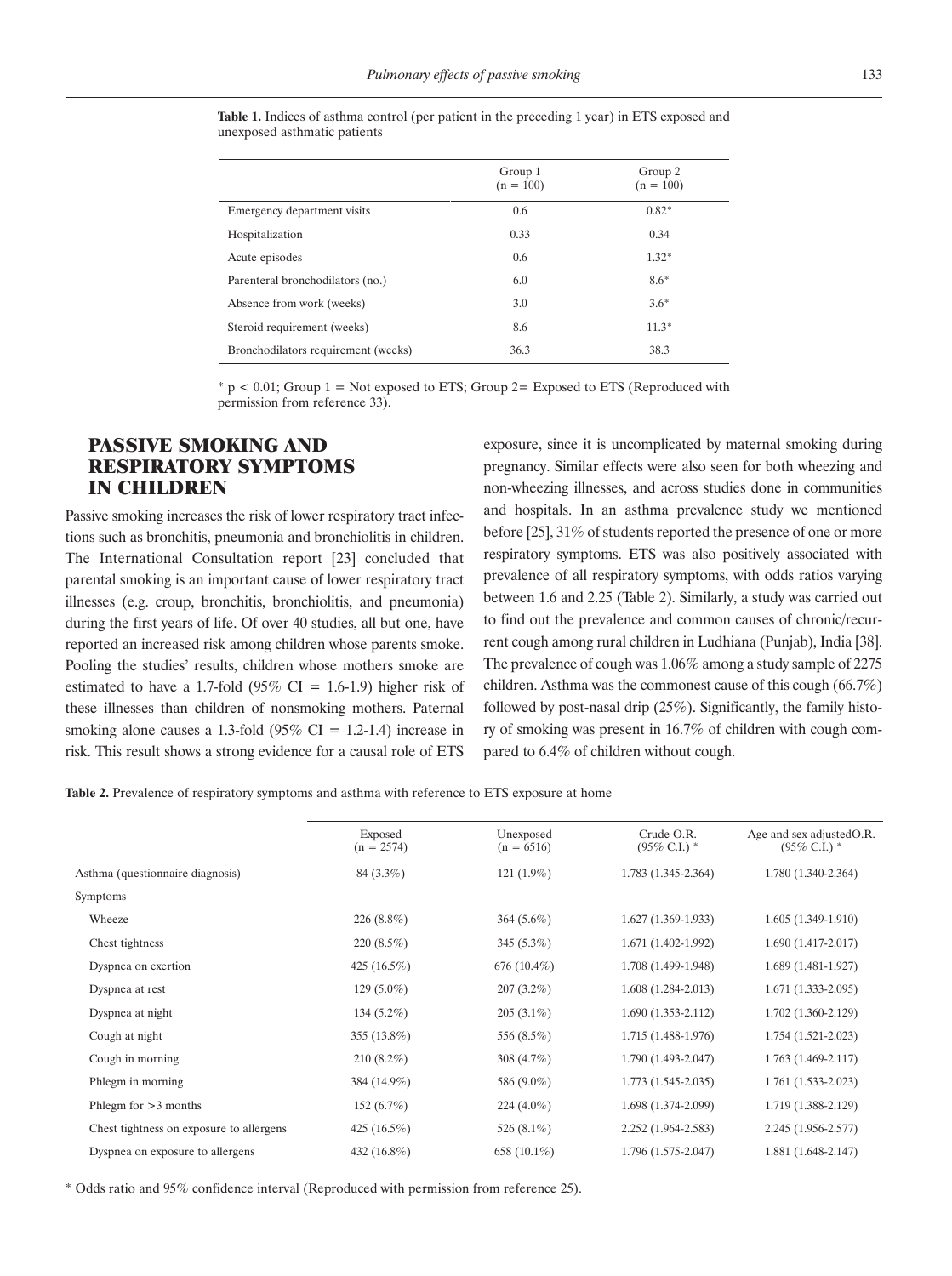#### **PASSIVE SMOKING AND LUNG CANCER**

Nonsmoking individuals with long-term ETS-exposure have an increased risk of lung cancer. Hackshaw et al*.* reviewed 37 epidemiological studies on the risk of lung cancer in nonsmoking persons (4626 cases) [39]. It was found that lifetime risk of lung cancer in nonsmoking persons who lived with a smoker was 24% (95% CI 13% to 20%). Tobacco specific carcinogens have also been detected in the blood of the ETS exposed nonsmoking persons providing clear evidence of the ETS association. A dose-response relationship between the nonsmoker's risk of lung cancer and cumulative exposure to ETS was also demonstrated in this review [39]. More recently, Taylor and colleagues have done a cumulative meta-analysis incorporating 43 studies (meeting their inclusion criteria from a total 76 primary epidemiological studies and 20 meta-analyses reported between 1981 and 1999) [40]. The pooled relative risk (RR) for never-smoking women exposed to ETS from spouses, compared with unexposed never-smoking women was 1.29 (95% CI 1.17-1.43).

In our experience, active smoking remains the strongest risk factor for developing lung cancer particularly among men. The association of lung cancer with smoking seems to be weaker in women as compared to men; an observation based on a study that only about one third of our female patients with lung cancer were smokers compared to nearly 90% of men with such malignancies [41]. In a recent study by us, we have interviewed 265 histologically confirmed lung cancer patients (235 men, 30 women) and 525 hospital controls (435 men, 90 women) matched for age and sex, by a predesigned questionnaire. The effects of individual variables defining various aspects of tobacco smoking, indoor and outdoor air pollution and occupational exposure were assessed using unconditional logistic regression models. Eighty nine per cent of men and 33 per cent of women among the patients were ever-smokers as compared to 60 per cent of men and 20 per cent of women among the controls. The Odds Ratio (OR) for ever-smoking was 5.0 (CI 3.11-8.04) among men and 2.47 (CI 0.79-7.75) among women [42]. We have looked into the role of passive smoking in 58 histologically proven cases of nonsmokers' lung cancer using a case-control study with two age-and-sex matched controls per each patient [43]. Subjects were asked about their ETS exposure from different tobacco products beginning from childhood onwards at home, at workplace and in vehicles. Multivariable logistic analysis was done to assess the effects of ETS exposure on lung cancer. Exposure to ETS during the childhood was strongly associated with lung cancer ( $OR = 3.9$ ,  $95\%$  CI 1.9-8.2) (Fig. 1). Restricting the analysis to women produced higher estimates of the risk (OR =  $12,95\%$  CI 4.3-32). The



**Fig. 1.** A chest roentgenogram (PA view) of a non-smoking housewife with prolonged history of ETS exposure from father and spouse showing a mass lesion in right mid-zone, which turned out to be bronchogenic squamous cell carcinoma.

observed risk was higher for ETS exposure through cigarettes as compared to *bidis* or *chilum*; a finding that is consistent with the observation of comparative composition of MS and SS smoke from different tobacco products as mentioned before [6]. A weaker association was seen between lung cancer and ETS exposure from spouse, at workplace and in vehicles. Another interesting observation was made in the earlier collaborative study of the International Agency for Research on Cancer (IARC) in Chandigarh as one of the study centers [44]. Some of the excess risk of lung cancer development in nonsmoking women from spousal smoking was attributable to the childhood ETS-exposure from parental smoking. It was also shown that indeed daughters of smoking parents more often tended to marry smokers (71% of women with smoking husbands had one or both parents smoking compared to 60.3% of women married to nonsmokers, who had at least one smoking parent; OR for the daughter of a smoker to marry a smoker was 1.64, 95% CI = 1.24-2.17), thus compounding the effects of parental and spousal ETS exposure. Therefore, ETS exposure, which is a recognized risk factor in countries with high prevalence of smoking, is also a risk factor in India, which historically has a low prevalence of smoking and lung cancer [45].

To summarize, passive smoking has several subtle as well as overt pulmonary effects. It is an established risk factor for lung cancer in nonsmoking persons. It is a significant risk factor for the respiratory symptoms and asthma in children. It is associated with an increased morbidity from asthma in adults, which is difficult to control. Passive smoking can also lead to a poor lung function, small airway dysfunction, and increased bronchial hyper-responsiveness in asymptomatic nonsmokers.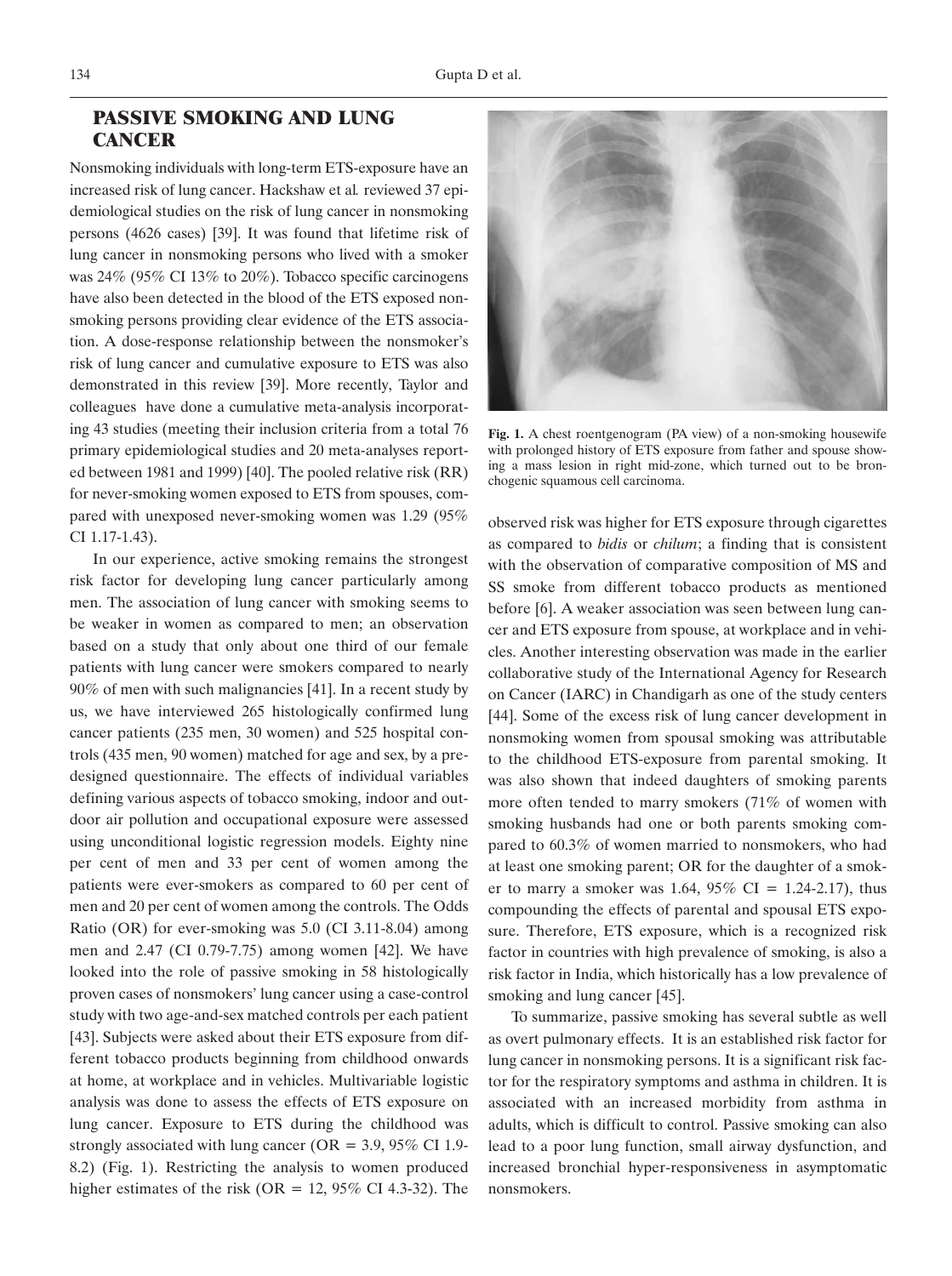# **REFERENCES**

- 1. U.S. Department of Health and Human Services. The health consequences of involuntary smoking. DHHS(PHS) 87- 8398.Washington, DC: USGPO, 1984.
- 2. US Environmental Protection Agency. Respiratory health effects of passive smoking: Lung cancer and other disorders. Publication EPA/600/6-90/006F.Washington, DC: US Environmental Protection Agency, Office of Air and Radiation, 1992.
- 3. Masironi R, Rothwell K. Trends in and effects of smoking in the world. World Health Statistics Quarterly 1988; 41: 228-241
- 4. Fielding, JE and Phenow, KJ. Health effects of involuntary smoking. New England Journal of Medicine 1988; 319: 1452- 1460.
- 5. U.S. Department of Health and Human Services, Environmental Protection Agency. Respiratory health effects of passive smoking: lung cancer and other disorders (Smoking and Tobacco Control Monograph 4). NIH Publication No. 93-3605. Washington, DC: DHHS, 1993.
- 6. Pakhale SS, Maru GB. Distribution of major and minor alkaloids in tobacco, mainstream and sidestream smoke of popular Indian smoking products. Food and Chemical Toxicology 1998, 36: 1131-1138.
- 7. Srivastava PK, Pandit GG, Sharma S, Mohan Rao AM. Volatile organic compounds in indoor environments in Mumbai, India. The Science of Total Environment 2000; 255: 161-168.
- 8. Riboli E, Preston-Martin S, Saracci R, Haley NJ, Trichopoulos D, Becher H, Burch JD, Fontham ET, Gao YT, Jindal SK, Koo LC, Marchand LL, Segnan N, Shimizu H, Stanta G, Wu-Williams AH, Zatonski W. Exposure of nonsmoking women to environmental tobacco smoke: a 10-country collaborative study. Cancer Causes and Control. 1990; 1: 243-252.
- 9. Ribloi E, Haley NJ, Tredaniel J, Saracci R, Preston-Martin S, Trichopoulos D. Misclassification of smoking status among women in relation to exposure to environmental tobacco smoke. European Respiratory Journal 1995; 8: 285-290.
- 10. Dayal HH, Khuder S, Sharrar R, Trieff N. Passive smoking in obstructive respiratory diseases in an industrialized urban population. Environmental Research 1994; 65:161-171.
- 11. Xu X, Li B. Exposure-response relationship between passive smoking and adult pulmonary function. American Journal of Respiratory and Critical Care Medicine 1995; 151: 41-46.
- 12. Smith CJ, Sears SB. Respiratory effects of secondhand smoke (letter). Journal of American Medical Association 1999; 281: 1083.
- 13. Behera D, Sood P, Singhi S. Passive smoking, domestic fuels and lung function in north Indian children. Indian Journal of Chest Diseases and Allied Sciences 1998; 40: 89-98.
- 14. Taylor RG, Joyce H, Gross E, Holland F, Pride NB. Bronchial reactivity to inhaled histamine and annual rate of decline in FEV1 in male smokers and ex-smokers. Thorax. 1985; 40: 9-16.
- 15. O'Connor GT, Sparrow D, Weiss ST. The role of allergy and nonspecific airway hyperresponsiveness in the pathogenesis of chronic obstructive pulmonary disease. American Review of Respiratory Disease 1989; 140: 225-252.
- 16. Jindal SK, Gupta D, D'souza GA, Kalra S. Bronchial responsiveness of non-smoking women exposed to environmental tobacco smoke or biomass fuel combustion. Indian Journal of Medical Research 1996; 104 : 359 -364.
- 17. Svendson KH, Kullar LH, Martin MJ, Ockene. Effects of passive smoking in the multiple risk factor intervention trial. American Journal of Epidemiology 1987; 126: 783-795.
- 18. Hole DJ, Gillis CR, Chopra C, Hawthorne VM. Passive smoking and cardiorespiratory health in a general population in the west of Scotland. British Medical Journal 1989; 299: 423-427.
- 19. White JR, Froeb HF. Small-airways dysfunction in nonsmokers chronically exposed to tobacco smoke. New England Journal of Medicine 1980; 302: 720-723.
- 20. Kaufmann F, Tessier JF, Oriol P. Adult passive smoking in the home environment: a risk factor for chronic airflow limitation. American Journal of Epidemiology 1983; 117: 269-280.
- 21. Malo JL, Leblanc P. Functional abnormalities in young asymptomatic smokers with special reference to flow volume curves breathing various gases. American Review of Respiratory Disease 1975; 111: 623-629.
- 22. Jindal SK, Gupta D. Environmental tobacco smoke and asthma. Indian Journal of Chest Diseases and Allied Sciences 1995; 37: 203-207.
- 23. International Consultation on Environmental Tobacco Smoke (ETS) and Child Health, 11-14 January 1999, Geneva, Switzerland. Consultation Report (document WHO/NCD/TFI/99.10). The background papers for the Consultation are available as document WHO/NCD/TFI/99.11. Geneva: WHO, 1999.
- 24. Neuspiel DR, Rush D, Butler NR, Golding J, Bijur PE, Kurzon M. Parental smoking and post-infancy wheezing in children: a prospective cohort study. American Journal of Public Health 1989; 79: 168-171.
- 25. Gupta D, Aggarwal AN, Kumar R, Jindal SK. Prevalence of Bronchial asthma and association with environmental tobacco smoke exposure in adolescent school children in Chandigarh, North India. Journal of Asthma 2001; 38: 501-507.
- 26. Jindal SK, Gupta D, Aggarwal AN, Jindal RC, Singh V. Prevalence of asthma in North India using a standardized field questionnaire. Journal of Asthma 2000; 34: 345-351.
- 27. The International Study of Asthma and Allergies in Childhood (ISAAC) Steering Committee: Worldwide variations in the prevalence of symptoms of asthma, allergic rhinoconjunctivitis and atopic eczema: ISAAC. Lancet 1998;. 351: 1225-1232.
- 28. Pokharel PK, Kabra SK, Kapoor SK, Pandey RM. Risk factors associated with bronchial asthma in school going children of rural Haryana. Indian Journal of Pediatrics 2001; 68: 103-106.
- 29. Ratageri VH, Kabra SK, Dwivedi SN, Seth V. Factors associated with severe asthma. Indian Paediatrics 2000; 37: 1072- 1082.
- 30. Pedreira FA, Guandolo VL, Feroli EJ. Involuntary smoking and incidence of respiratory illness during the first year of life. Paediatrics 1985; 75: 594-595.
- 31. Strachan DP, Cook DG. Parental smoking and childhood asthma: longitudinal and case control studies. Thorax 1998; 53: 381-387.